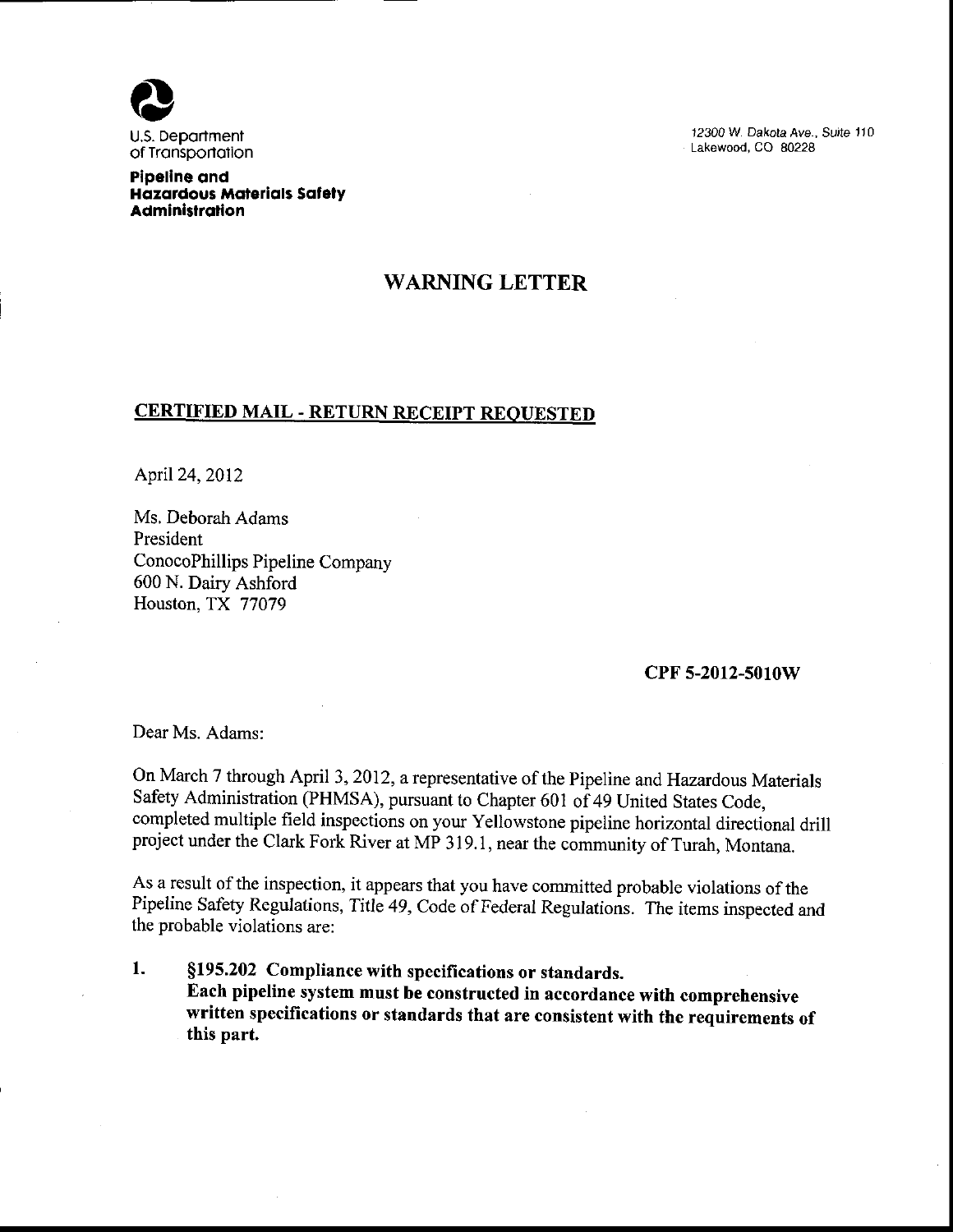ConocoPhillips Pipeline Company (CPPL) failed to have comprehensive written specifications or standards for all aspects of the Yellowstone pipeline horizontal directional drill (HDD) at MP 319.1. Though CPPL had procedures for welding and non-destructive testing (NDT) and manufacturer's recommended application practices for coating, other key construction specifications were not available to our inspector, After numerous requests. ConocoPhillips could not provide specifications or standards for all aspects of construction inspection including coating, specifications for field bending of pipe, and documentation requirements for coating application inspection.

## 2. \$195.204 Inspection - General.

Inspection must be provided to ensure the installation of pipe or pipeline systems in accordance with the requirements of this subpart, No person may be used to perform inspections unless that person has been trained and is qualified in the phase of construction to be inspected,

GPPL failed to use a trained inspector to inspecthe pipe welding process during their Yellowstone pipeline HDD at MP 319.1. The CPPL inspector who was responsible for the inspection of the welding process had not been trained in the inspection of welding processes. Though this individual was a qualified non-destructive tster and was experienced in welding, he did not have records showing that he had been trained in the inspection of the welding process. Furthermore, this inspector had no tools for checking the welding parameters of volts, amps and travel speed during welding. He only checked for preheat requirements.

Though all welds passed NDT requirements, one cannot be assured that the welding procedure was followed because welding the parameters of volts, amps, and travel speed were not periodically checked. Because a weld passes NDT does not mean that a procedure was followed. If the procedure is not followed it is possible for the welder to affect the metallurgical properties of the pipe and the weld in ways that may jeopardize the integrity of the pipeline.

3. \$f 95.589 What corrosion control information do I have to maintain? (c) You must maintain a record of each analysis, check, demonstration, examination, inspection, investigation, review, survey, and test required by this subpart in sufficient detail to demonstrate the adequacy of corrosion control measures or that corrosion requiring control measures does not exist. you must retain these records for at least 5 years, except that records related to secs. 195.569, 195.573(a) and (h), and 195.579(b)(3) and (c) must be retained for as Iong as the pipeline remains in service.

CPPL did not maintain a record of coating prep, application, and pre-installation inspections of their Yellowstone pipeline HDD at MP 319.1. Coating preparation and coating application inspections are required to insure the coating meets the requirements of  $\S$ 195.559. An operator must inspect their pipe's coating just prior to its installing it and they must repair all defects that are found in accordance with 195.561. Inspections that occurred

 $\overline{2}$